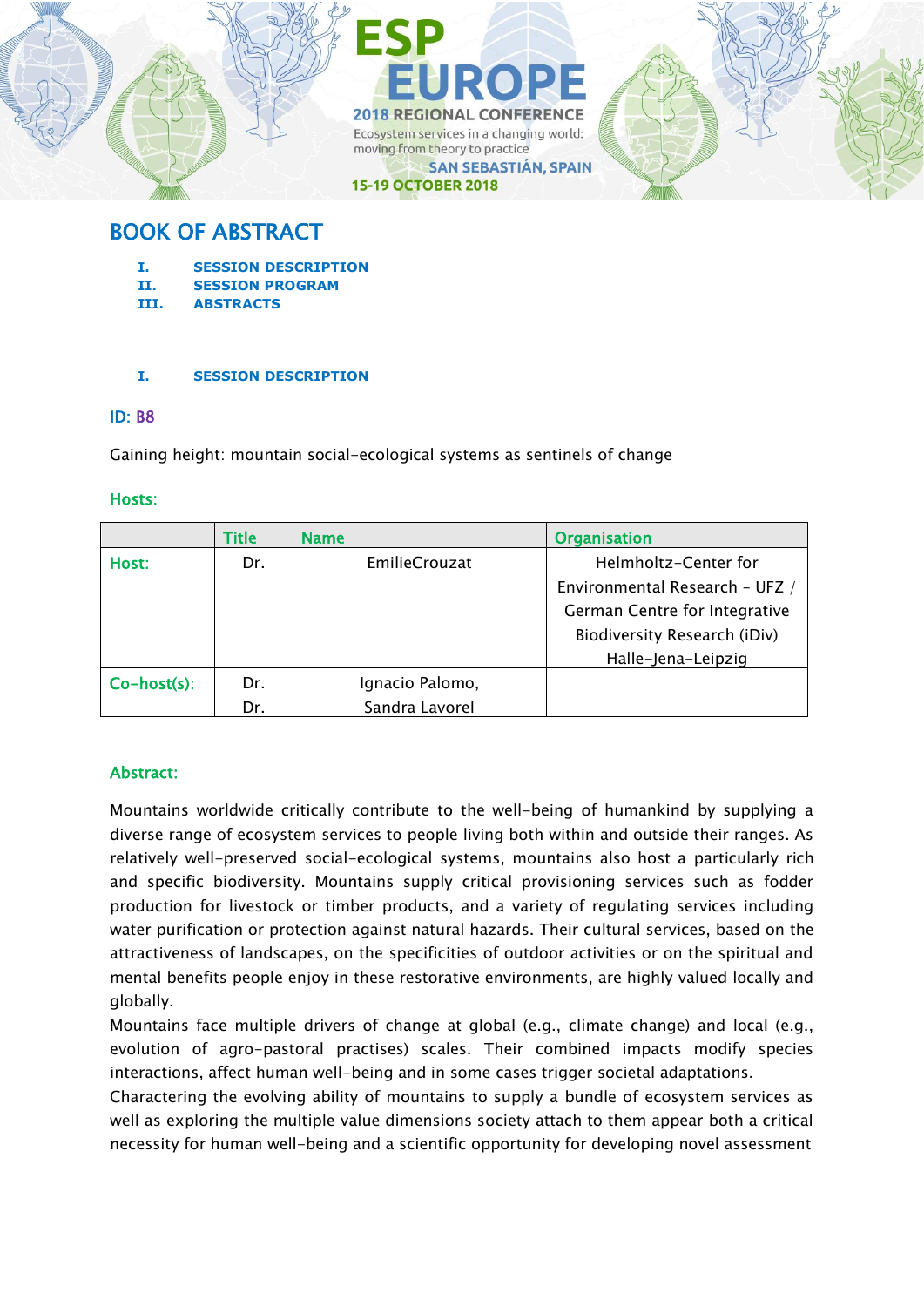**2018 REGIONAL CONFERENCE** Ecosystem services in a changing world: moving from theory to practice **SAN SEBASTIÁN, SPAIN 15-19 OCTOBER 2018** 

methods and tools. In this context, complementary data, from field experiments, earthobservation sources or modelled outputs, are needed to understand social and ecological patterns in mountains throughout space and time. Further, integrated assessments that combine diverse sources of knowledge and disciplines hold a high potential to integrate the interests of the diverse stakeholder groups that use, impact and benefit from mountain ecosystem services. Such assessments often include a significant participation of nonacademic partners, up to fully collaborative research-action processes, and feedbacks from recent or on-going projects will favourably contribute to optimizing scientific contributions to real-life governance and problem solving. In addition, scenarios can be seized as a tool to describe possible futures of the mountain system, ultimately fostering the identification of socially desirable trajectories of change and of their determinants. How to design such scenarios and what to expect from them remain open areas for improvements that need to be further discussed.

# Goals and objectives of the session:

This session invites academic and non-academic participants with diverse backgrounds (ecology, remote-sensing, geography, social sciences …) interested in coupled humannature mountain systems. Talks will present methods and tools to assess mountain ecosystems, their services and beneficiaries, as well as associated institutional and policy settings. Contributions building on participatory work (e.g., participatory mapping, scenario making, citizen science…) are welcome to explore the potential of transdisciplinarity in the understanding and steering of mountain systems. Additionally, we encourage participants to present evidences of the influence of drivers of change on social and ecological patterns through time and space in mountain areas. Insights gained through the use of specific technologies, such as earth-observation data, and of community web-based data, are particularly welcome.

We aim at discussing challenges associated to the characterisation and/or the steering of transforming mountain systems towards sustainability, based on actual results from casestudies and assessments worldwide. Novel methodological developments and assessment frameworks are welcome and should demonstrate their relevance and transferability to other settings. There will also be space for participants to share the technical and analytical issues they face, in order to foster the emergence of collaborative answers.

# Planned output / Deliverables:

This session will strengthen the community of practice working on ecosystem services in mountain landscapes. Feedbacks from past and on-going research will stimulate the dissemination of assessment methods and tools and can foster future interactions among participants.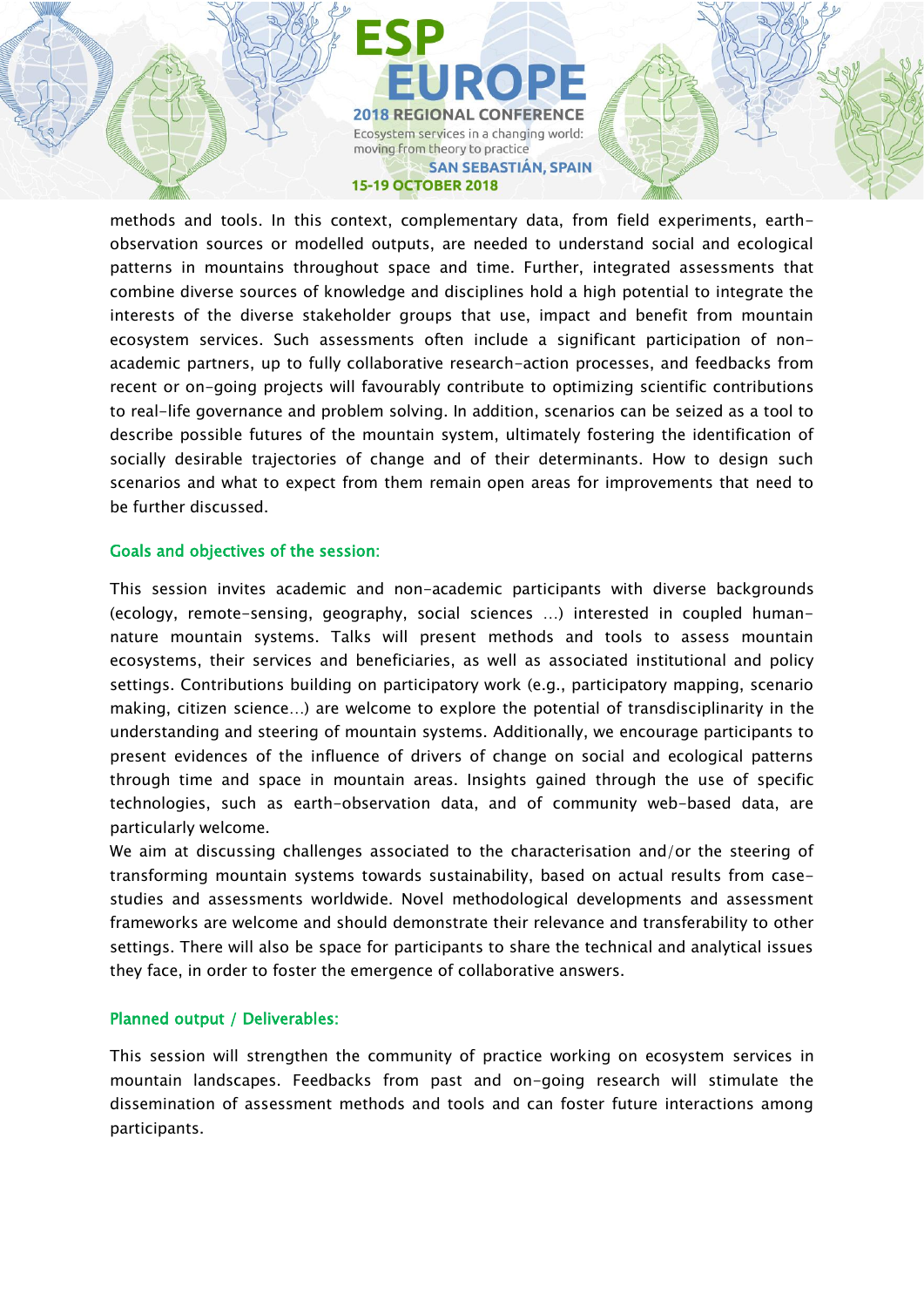

Related to ESP Working Group/National Network:

Biome Working Groups: B8 – [Polar regions & High mountains](https://www.es-partnership.org/community/workings-groups/biome-working-groups/bwg-8-polar-regions-high-mountains/)

# **II. SESSION PROGRAM**

Date of session: Wednesday, 17 October 2018 Time of session: 10:45 – 13:00

| <b>Time</b>     | <b>First name</b>                                                      | <b>Surname</b> | <b>Organization</b>                              | <b>Title of presentation</b>                                                                                                                                                         |  |
|-----------------|------------------------------------------------------------------------|----------------|--------------------------------------------------|--------------------------------------------------------------------------------------------------------------------------------------------------------------------------------------|--|
| $10:45 - 11:00$ | Ana                                                                    | Stritih        | <b>ETH Zürich</b>                                | Supply and demand of<br>mountain ecosystem services<br>within and outside protected<br>areas                                                                                         |  |
| $11:00 - 11:15$ | Emilie                                                                 | Crouzat        | UFZ - iDiv                                       | A multi-layered approach to<br>cultural ecosystem services in<br>mountain national parks                                                                                             |  |
| $11:15 - 11:30$ | Sandra                                                                 | Lavorel        | <b>LECA - CNRS</b>                               | Assessing ecosystems and<br>ecosystem services in French<br>high mountains                                                                                                           |  |
| $11:30-11:45$   | Ignacio                                                                | Palomo         | <b>Basque</b><br>Centre for<br>Climate<br>Change | A Review of Climate Change<br>Impacts on Ecosystem Services<br>in High Mountain Areas                                                                                                |  |
| $11:45 - 12:00$ | Enora                                                                  | <b>Bruley</b>  | <b>LECA - CNRS</b>                               | A participatory approach for<br>linking visions of a desirable<br>future with ecosystem services<br>demand for mountain social-<br>ecological system adaptation to<br>global change. |  |
| $12:00 - 12:15$ | Joint discussion                                                       |                |                                                  |                                                                                                                                                                                      |  |
| $12:15 - 12:30$ | Networking and science for mountain systems in a context of global and |                |                                                  |                                                                                                                                                                                      |  |
| 12:30-12:45     | local changes                                                          |                |                                                  |                                                                                                                                                                                      |  |
| $12:45 - 13:00$ | <b>ESP Mountain Biome Group</b>                                        |                |                                                  |                                                                                                                                                                                      |  |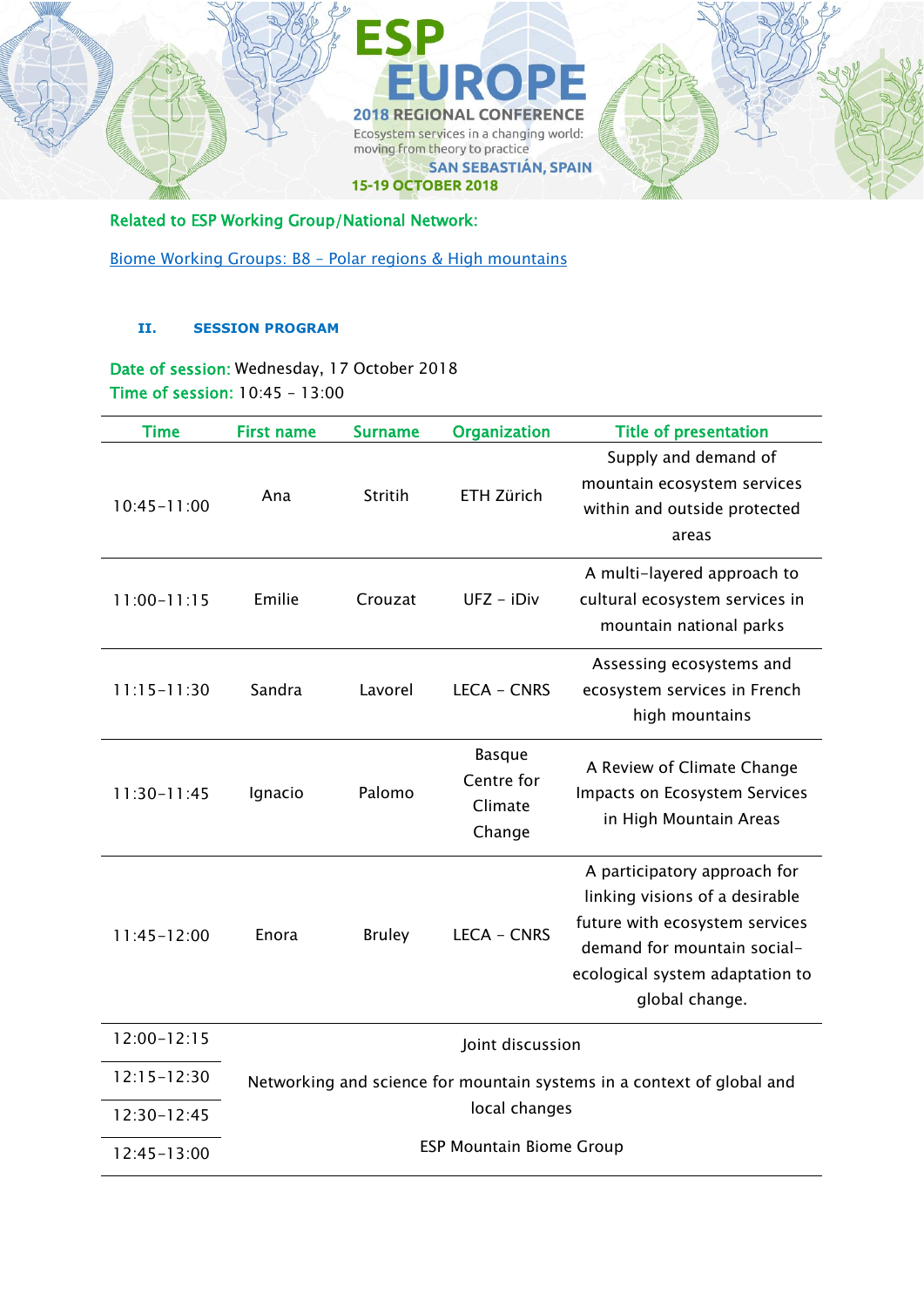

#### **III. Abstracts**

*The abstracts appear in alphabetic order based on the last name of the first author. The first author is the presenting author unless indicated otherwise.*

### 1. Type of submission: Abstract

B. Biome Working Group sessions: B8 Gaining height mountain social-ecological systems as sentinels of change

#### A multi-layered approach to cultural ecosystem services in mountain national parks

First author: Emilie Crouzat Other author(s): Grescho Volker, Watzema Jan, Kraemer Rolland, Bonn Aletta Affiliation, Country: UFZ / iDiv, Germany

National parks are challenged by the two-fold objective of sustaining habitats and species of high conservation interest on the one hand, and of attracting and managing visitors on the other. Drivers of visitors' frequentation and benefits obtained from outdoor activities remain poorly assessed over most European mountain protected areas. Cultural ecosystem services can be seized as a relevant tool to better understand these factors, as they represent the (im)material benefits provided by ecosystems to people for instance in terms of recreation outdoor activities, inspiration or sense of belonging. In the context of the ECOPOTENTIAL H2020 project, we assessed the potential capacity of landscapes to supply cultural ecosystem services as well as their actual use by visitors. Results have been obtained for three mountain National Parks: the Swiss National Park, the Austrian Kalkalpen National Park and the Portuguese Peneda-Geres National Park. We characterized landscape potential attractiveness by mapping several biophysical indicators such as the distance to waterbodies or the absence of man-made structures in the view shed. Collecting visitors' perspectives through surveys and participatory mapping enabled us identifying hotspots where cultural ecosystem services are actually enjoyed. Comparison between the potential supply and the actual use of services reveals features of management interest that we currently discuss with the National Park teams.

Keywords: ecosystem service, mountain national park, supply and use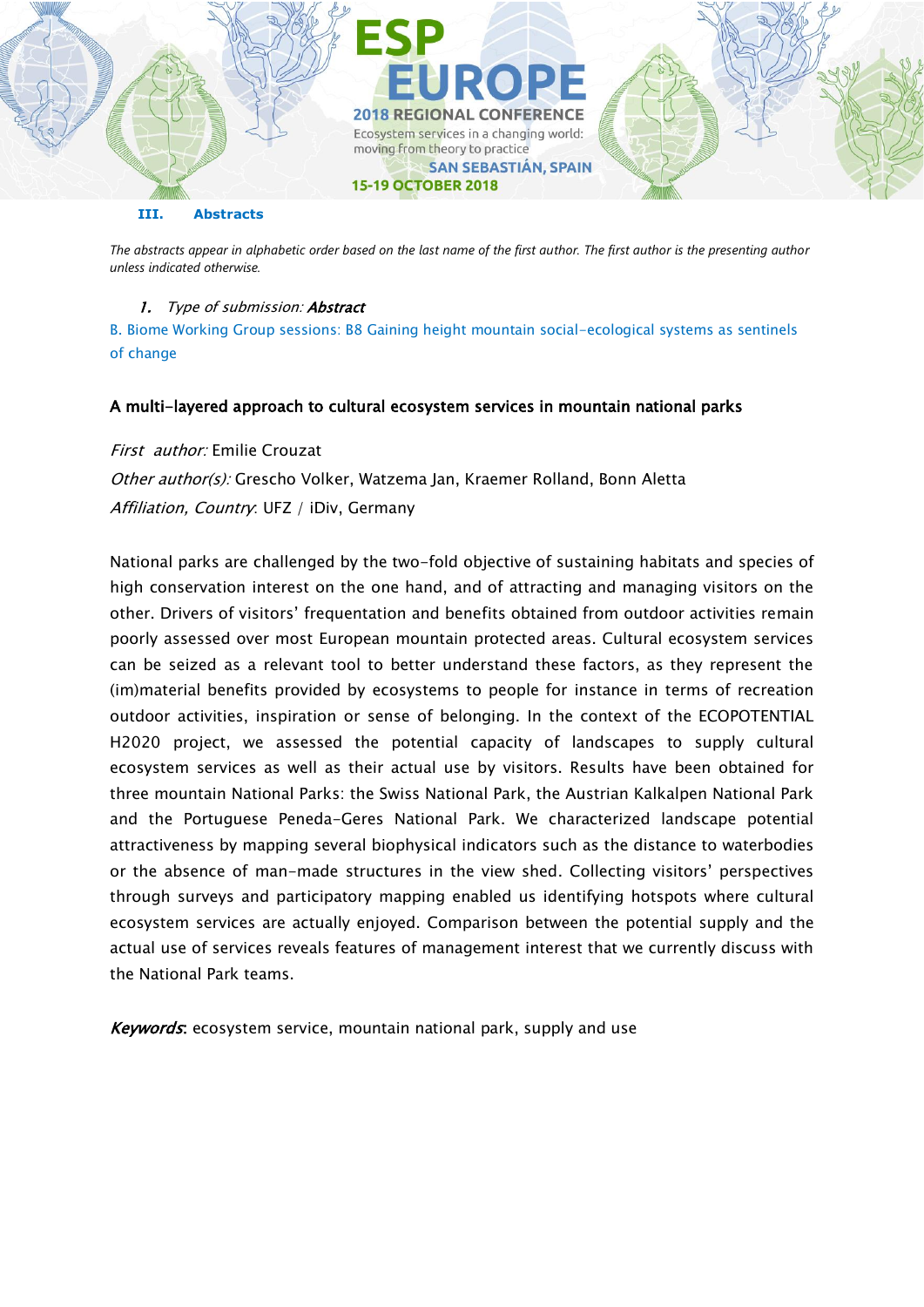

### 2. Type of submission: Abstract

B. Biome Working Group sessions: B8 Gaining height mountain social-ecological systems as sentinels of change

# A participatory approach for linking visions of a desirable future with ecosystem services demand for mountain social-ecological system adaptation to global change.

First author: Enora Bruley

Other author(s): Sandra Lavorel

Affiliation, Country. Laboratoire d'Ecologie Alpine - CNRS, France

Mountain social-ecological systems (SES) require future societal adaptations to maintain the material and immaterial ecosystem services they provide to people. The MountainPaths project implements a three-step participatory process involving a wide range of local and regional stakeholders in the Pays de la Meije (French Alps). By this it aims to inform the potential contribution of ecosystems to this adaptation. In this process, we analyse the past, present and future trajectories of local ecosystem services demand, and how changes in the SES impact the decision context for activating these services for benefits to people. Past and current trajectories will inform us about the SES's capacity to respond to adaptation goals. For co-designing adaptation pathways, it is necessary to first determine with stakeholders a vision of a desirable future for the area. During workshops, we used a normative scenario approach for questioning stakeholders about their visions for Pays de la Meije in 2040. Visions were structured as desirable values, quality of life and a range of economic activities under climate change constraints. Stage two workshops and follow-up interviews consolidated proposed activities into a coherent scenario, and allocated activities across the landscape. We synthesized the resulting vision as a storyline and a map of land use and activities. We demonstrate how such a participatory approach can be used to identify future ecosystem services demand, and thus the desired bundles of ES, as well as the associated socio-economic and human context.This vision will be the starting point for the coconstruction of adaptation pathways for the Pays de la Meije by identifying the socialecological system's capacity to co-produce ecosystem services towards adaptation.

Keywords: Social-ecological system, ecosystem services, normative scenario, climate change, adaptation pathways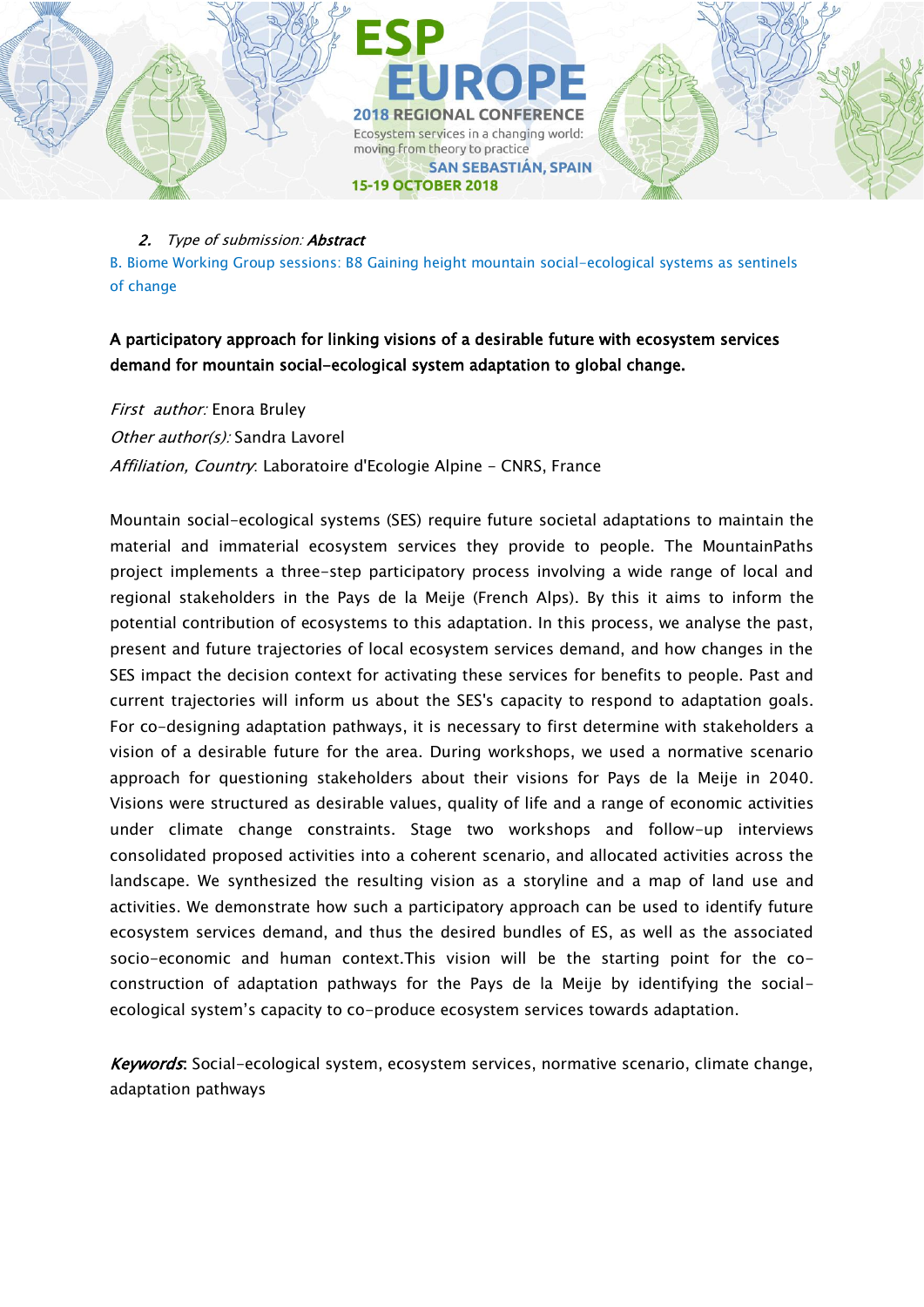

#### 3. Type of submission: Abstract

B. Biome Working Group sessions: B8 Gaining height mountain social-ecological systems as sentinels of change

# Assessing ecosystems and ecosystem services in French high mountains

First author: Sandra Lavorel, Emilie Crouzat Other author(s): Mégane Zawada Affiliation, Country: Laboratoire d'Ecologie Alpine, CNRS, Grenoble, France, Laboratoire

d'Ecologie Alpine, CNRS, Grenoble, France & iDiv, Leipzig, Germany, French Southern **Territories** 

Mountain socio-ecosystems support high biodiversity and numerous ecosystem services to local and remote beneficiaries. Their multiple values were assessed for the French metropolitan territory through a transdisciplinary process involving researchers, a panel of scientific experts and representative of institutions (e.g. the national parks network or the Alps and Pyrenees development programs), environmental and mountain sport NGOs and the French Ministry for the Environment.High mountain ecosystems host a disproportionate proportion of France's biodiversity, mostly in good conservation state. They are highly multifunctional, especially species-rich grasslands which provide fodder for geographicallydesignated animal products, regulate hydrological flows, erosion and natural risks, host multiple outdoor recreation activities and support rich cultural values associated with open landscapes and iconic species. Grassland and wetland soils also hold significant, but poorly known carbon storage. Yet climate and agricultural management change threaten these ecosystems and their services, and risk to enhance trade-offs.High mountain catchments play critical roles for regulating water flows, erosion and natural risks, largely benefiting downstream users. Highly sensitive peat and wetland areas, which are in less good conservation state and highly threatened by climate change, pollution and tourism intensification, are hot spots for these regulating services.High mountains support multiple outdoor recreation activities, especially in more accessible high altitude summits and ranges close to large urban centres. These activities overlap significantly with hot spots for endangered and emblematic species, even within protected areas. But some areas with suitable habitat for multiple species are not attractive for outdoor sports. The multidimensional values of high mountain ecosystems are incorporated in national and regional policy and decision-making. They target the mitigation of threats from climate change or tourism development, and favour sustainable economic development. Local participation and deliberation are also essential to mitigate ecosystem service trade-offs.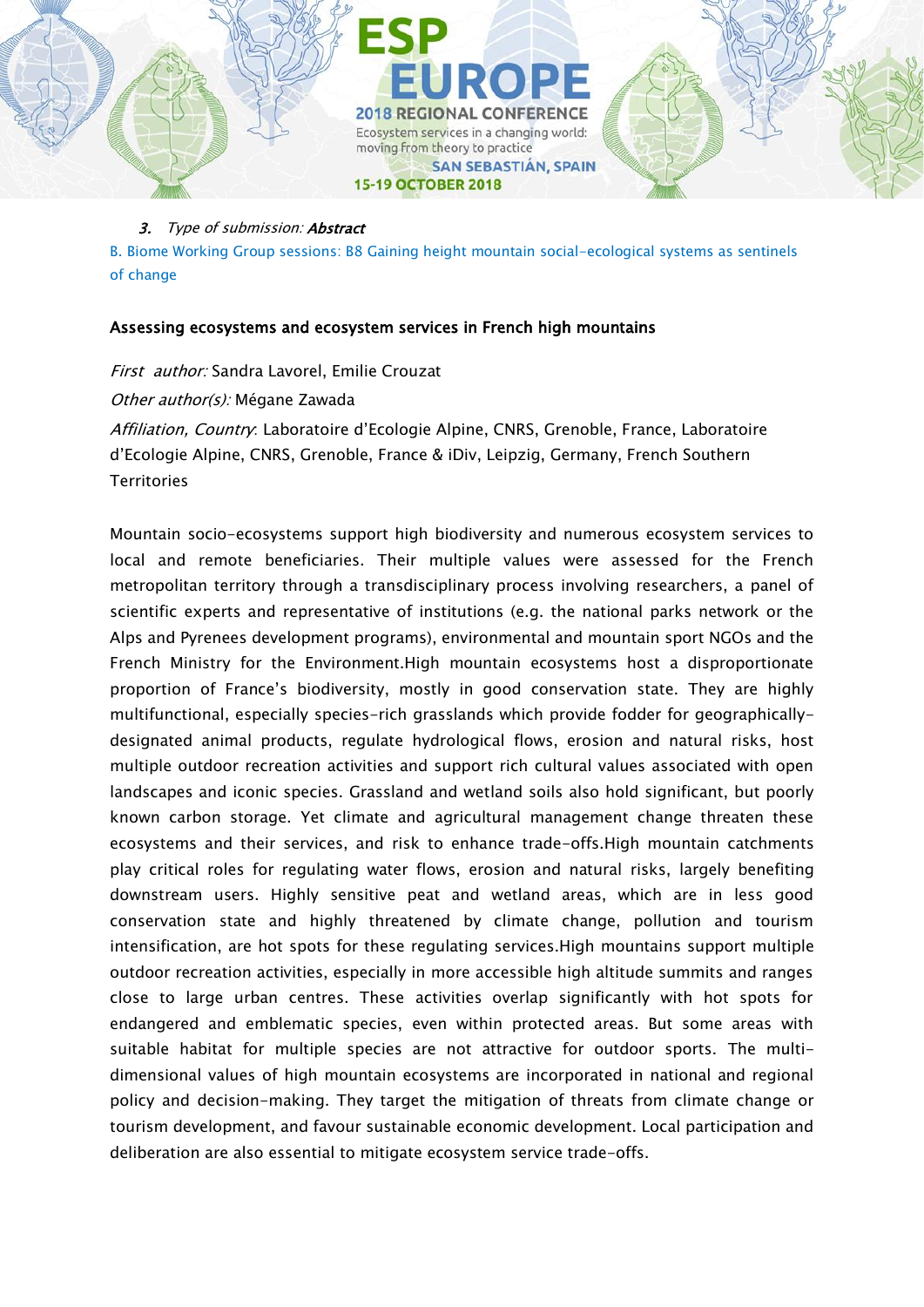Keywords: French national ecosystem assessment, mountain socio-ecosystems, Alps, Pyrenees

**15-19 OCTOBER 2018** 

moving from theory to practice

#### 4. Type of submission: Abstract

B. Biome Working Group sessions: B8 Gaining height mountain social-ecological systems as sentinels of change

**2018 REGIONAL CONFERENCE** Ecosystem services in a changing world:

**SAN SEBASTIÁN, SPAIN** 

# A Review of Climate Change Impacts on Ecosystem Services in High Mountain Areas

#### First author: Ignacio Palomo

Affiliation, Country. Basque Centre for Climate Change, Spain

Climate change is one of the major drivers of global change. It impacts biodiversity, ecosystem services and human well-being at multiple levels. One of the most sensitive ecosystems to climate change are mountains. Mountain ecosystem services are essential for mountain communities, and at the same time, benefit mountain tourists and populations downstream. In this work we present the results of a systematic literature review on how mountain communities and tourists are affected by climate change through changes in the supply of different ecosystem services. We have found that the ecosystem services mostly affected are food and feed, water availability, natural hazards regulation, spirituality and cultural identity, aesthetics and recreation. Moreover, diverse infrastructure that mediates access to these ecosystem services is also affected by climate change. The literature review shows a concentration of studies in the Alps and Himalayas, and a lack of studies in tropical mountain ranges which are one of the most affected by climate change. We conclude that the magnitude of climate change impacts in high mountain regions might be used to increase climate change awareness beyond mountain systems, and that strong measures to adapt to climate change for the beneficiaries of mountain ecosystem services are needed.

Keywords: Mountain ecosystem services, climate change, stakeholder groups, literature review.